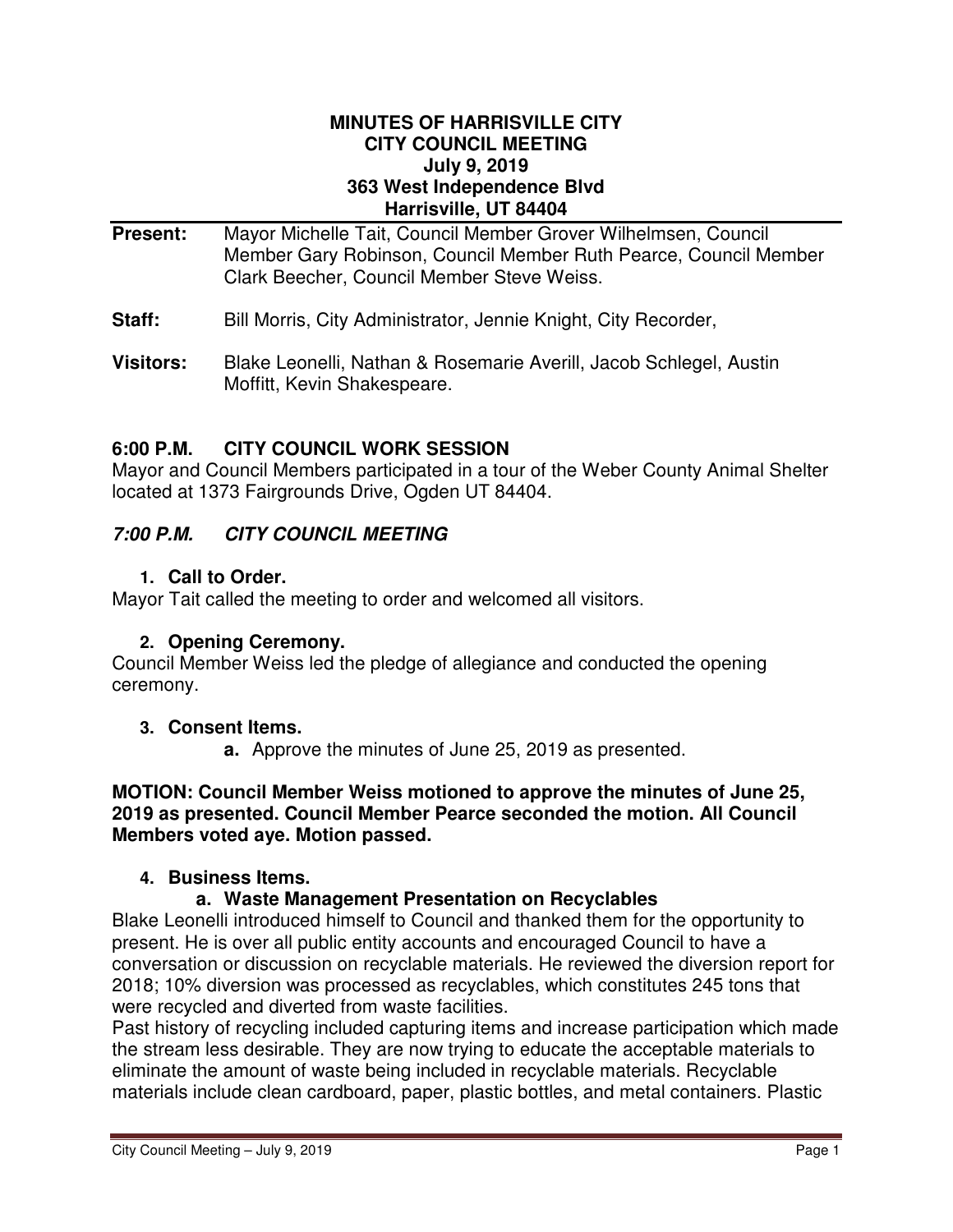bags gum up the system creating a very labor intensive process. Historically China was taking the bulk of recyclable materials but this has changed and now cities are taking a hard look at recycling programs. Local services have hired more people to sort and clean up the material. There has been an increase in domestic buyer and paper mills and additional avenues for local opportunities. Quality of the recyclable materials impacts the price as well. They educate through social media and other resources to encourage people to recycle often. Additionally bad information is circulating as well. They suggest when in doubt, throw it out; as well as getting back to the basics of recycling.

Council Member Beecher asked if stickers could be added to the recycling containers outlining the acceptable materials. Outreach programs have been explored and cities can work together with Waste Management to help educate through social media, bill inserts, or even tagging contaminated material with cards. He encouraged Council to consider what the best approach would be for our city. Landfills will always have a need, but recycling is very important. They also have a national ad campaign to help educate. Recycle often, recycle right is their campaign, rorr.com. He can also email myth buster information to Council to help distribute accurate information.

Council Member Weiss asked about the Deseret News article that stated recycling companies are just dumping the waste into landfills. Blake Leoneli responded he can only address how Waste Management processes recyclables. He confirmed some materials that are too far contaminated are eventually sent to landfills; but the materials that do get processed have avenues and outlets. Sometimes the commodity does not have value and they must dispose of the material. They work directly with Recycled Earth in Ogden.

Council Member Robinson asked what the saturation level is of paper or card board. Blake Leonelli responded what is not damaged beyond what is usable. Food is an absolute contamination; for example, pizza boxes. The goal is to get the cleanest materials. Council Member Robinson asked about steel cans. Blake Leonelli asked for individuals to make their best effort to clean those cans before recycling.

Mayor Tait asked if material is contaminated by being dumped into the same truck. Blake Leonelli explained this is not ideal but for the most part does not contaminate the other materials. Mayor Tait asked for specifics on plastic bags. Mr. Leonelli said no plastic bags should be put into recycle containers; whether bags themselves, or used to collect multiple recyclables. They unfortunately cause too much effort with the machinery; ultimately slowing down the system.

Council Member Weiss asked if they could attend Heritage Days and have an area displaying items that can be recycled. Mr. Leonelli stated he cannot promise to attend this year with such short notice but could consider future attendance options. Council Member Weiss asked for educational material that could be distributed. Mr. Leonelli said he could provide what is available. He would be interested in a community outreach with enough advance notice. Council Member Wilhelmsen asked if these notices could be uploaded to the website. Staff will follow up with the website.

 Mr. Leonelli said he cannot speak for other waste companies but Waste Management is the largest recycler in the United States and they would like to avoid items taking the long way around to the landfill at all costs. His recycling message is changing back to how we used to recycle.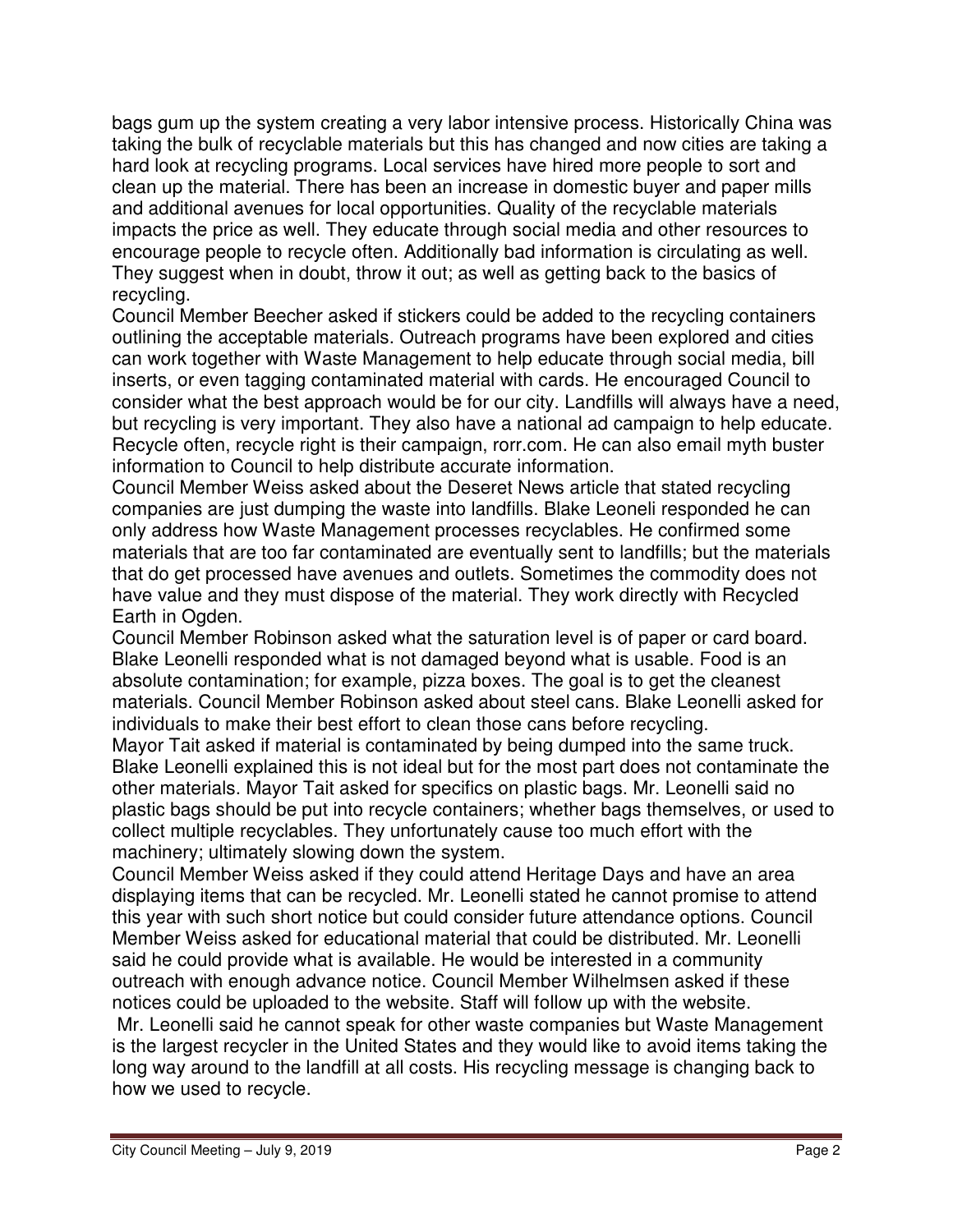#### **b. Discussion/possible action to approve 2019 Polling Location and Poll Workers for 2019 Municipal Primary and General Elections.**

Jennie Knight explained the 2019 Polling Locations and Poll Workers must be approved by Council before the primary election on August 13, 2019. Because the election is held vote by mail, registered voters are allowed to drop off their ballot or cast their vote in person at any vote center throughout Weber County.

**MOTION: Council Member Pearce motioned to approve the 2019 Polling Location and Poll Workers for 2019 Municipal Primary and General Elections. Council Member Wilhelmsen seconded the motion. All Council Members voted aye. Motion passed.** 

# **5. Public Comments - (3 minute maximum)**

No public comments were offered.

## **6. Mayor/Council Follow-Up:**

Council Member Weiss said he has been approached by numerous neighbors who are concerned about the fire hazard at the Ben Lomond Golf Course. Bill Morris said Planning Commission will be reviewing a new Mixed Use Ordinance in August which will then be sent on for Council approval after. Additionally the Annexation Policy is complete and ready to be presented to Planning Commission. Mayor Tait said there is a farmer bailing the grass. Council Member Weiss asked if they can turn the water back on. Bill Morris said that is up to the owners of the golf course. Consideration will need to be made during development to protect the downstream water users who are affected. Council Member Robinson asked about liability if this causes an issue. Bill Morris said home owners insurance covers these items and holds the responsible party accountable.

Council Member Robinson asked if there would be an increase in the Waste Management rate. Bill Morris said he does not a proposal at this time, but this will be reviewed if there is not enough to cover the costs. We try to buffer the costs to cover inflation.

Council Member Robinson said in his opinion the park fencing project has not gone well. There was miscommunication between the contractor and Bryan on the mow strip. He has talked to other fence providers and discovered the above ground mow strips are common. His concern is with this blocking water drainage. He said this is not the best workmanship. Bill Morris said he will pass on the information to staff.

Council Member Beecher asked about the splash pad. Staff does not have an update on the part that was ordered.

Council Member Pearce said she is concerned about the neighbor building across the street from her. They are installing a gate on the fence between commercial and residential. Bill Morris said staff will follow up on that.